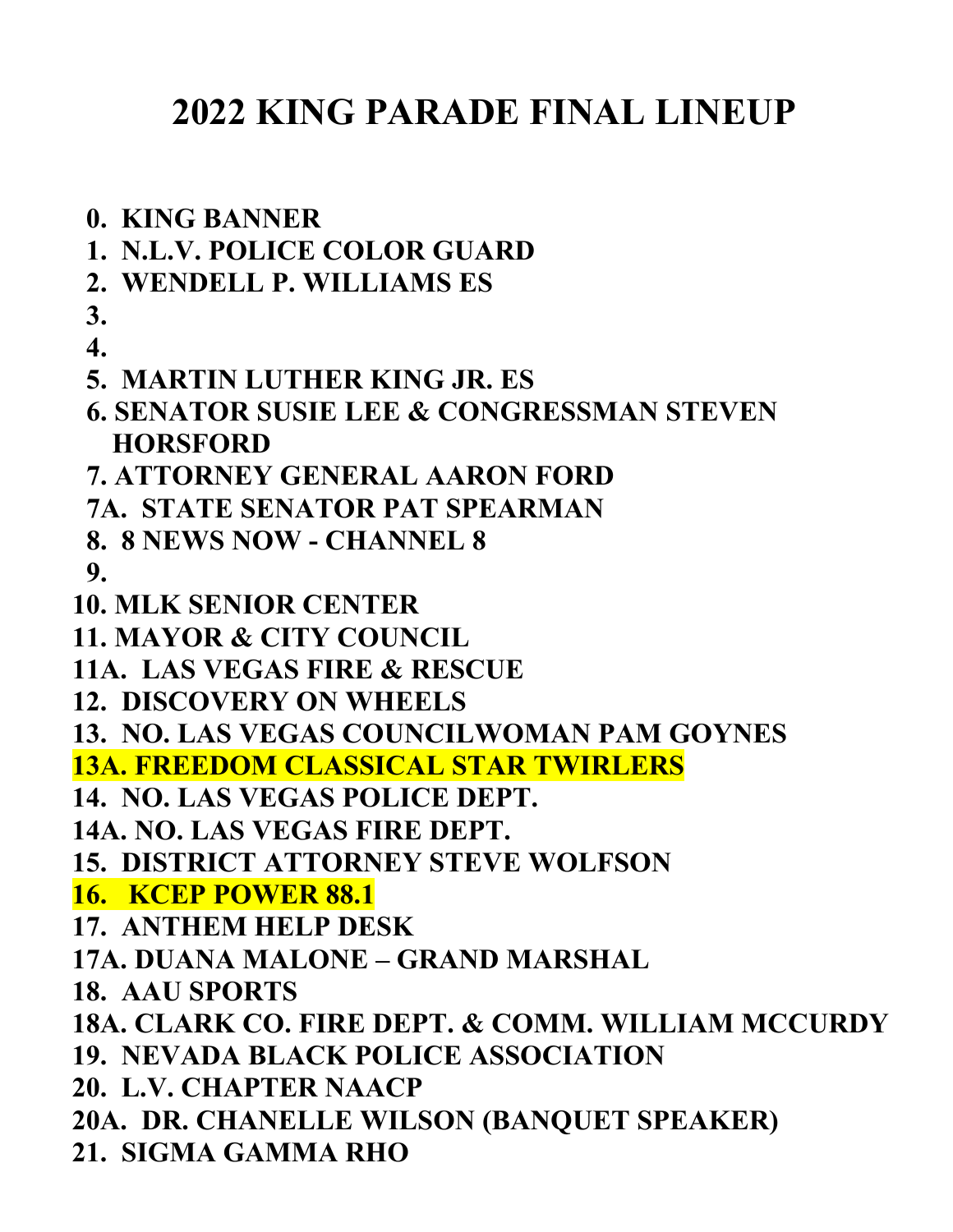**22. JACK -N- JILL OF AMERICA – L.V. CHAPTER 23. SHAUNDELL NEWSOME – GRAND MARSHAL 24. THE VILLAGE FOUNDATION 24A. LVABSE 25. GRAND LODGE PRINCE HALL 25A. LAS VEGAS INFERNO CHEER & DANCE 26. GIRL SCOUTS OF SO. NEVADA 26A. BEVERLY MATHIS ES - 27. COMMUNITY COLLEGE OF SO. NEVADA 28. PAM GOYNES FOR MAYOR 28A. NIJEL MURRAY JR. GRAND MARSHALS 28B. JAYLA MANOR JR. GRAND MARSHALS 29. RTC OF SOUTHERN NEVADA 30. CAESARS ENTERTAINMENT 30A. LABOR & CIVIL RIGHTS – CULINARY UNION 31. I'M WORTH IT 31A. MOTHERS OF MURDERED SONS 32. NBA SUMMER LEAGUE – CHRISTIAN SHELTON 33. JUDGE BELINDA HARRIS 33A. JUDGE HARMONY LETIZIA 34. AKA \*AMERICAN LEGION #10 \* 34A. JUDGE SUZAN BAUCUM 35. PHI DELTA KAPPA – GAMMA SIGMA CHAPTER 36. COMMISSIONER MARILYN KIRKPATRICK 36A. BOLDEN LITTLE LEAGUE 37. IBEW LOCAL 357 38. BOYS N GIRLS CLUB - WE ARE THE CHANGE 39. SOMERSET ACADEMY NLV DRILL TEAM 39A. SOMERSET ACADEMY AUXILIARY 40. SCHOLARSHIP SOLUTIONS 40A. WOW YOUTH – NEVADA PARTNERS 41. LAS VEGAS FANCI DANCERS 42. LAS VEGAS BAHAI FAITH**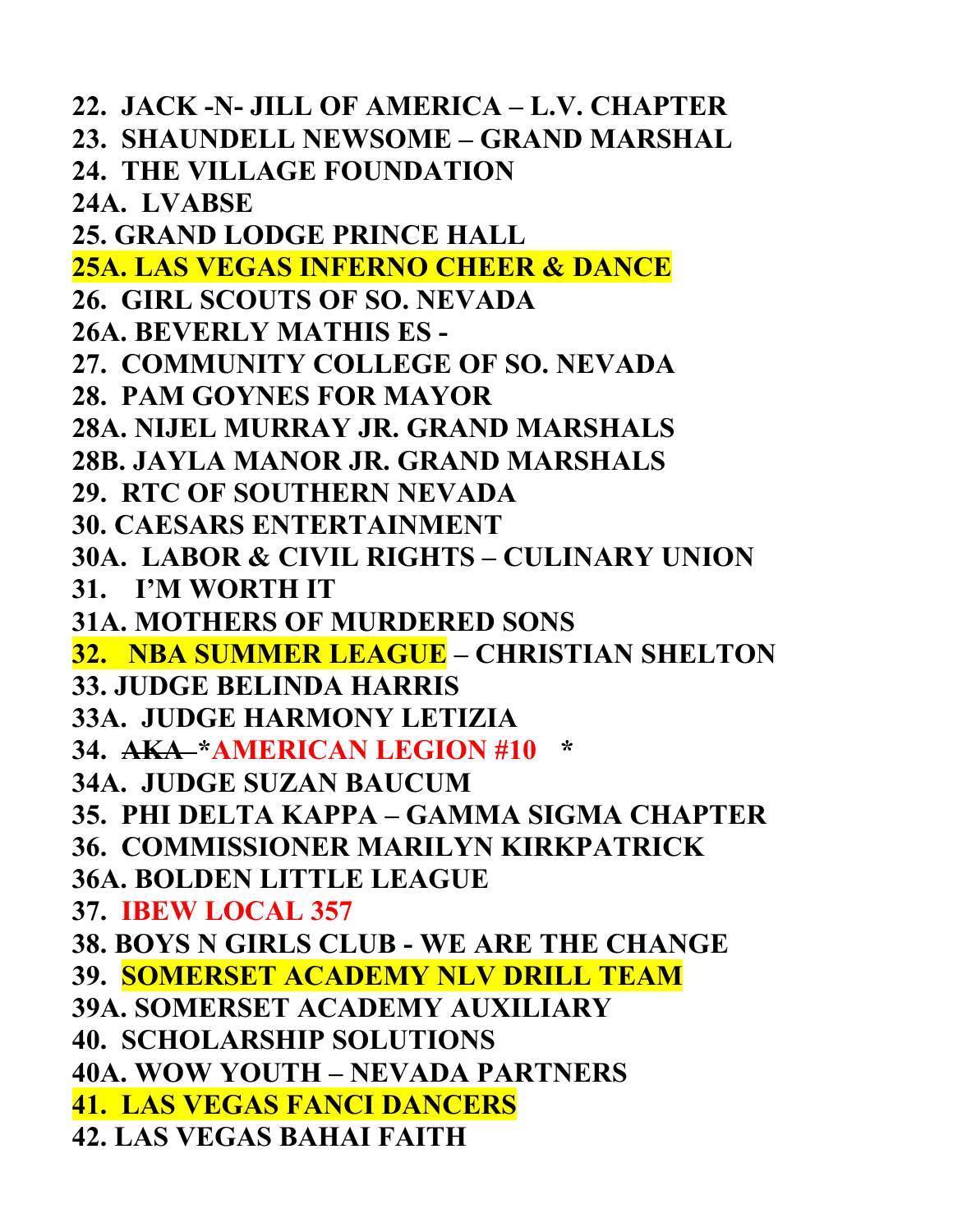**42A. ONE LUV CAR CLUB 43. DEMOCRACY PREP - 43A. THE BOMB 106.9 44. REPUBLIC SERVICE 45. EXECUTIVE CUTS BARBERSHOP 45A. JAMMIN' 105.7 46. NATHAN ADELESON HOSPICE 47. PIPCO MUSIC FAMILY 48. KAPPA LEAGUE 48A. KAPPA ALPHA PSI FRATERNITY 49. STUNNAS MOTOR SPORTS CARS 49A. JOEY GILBERT FOR GOVERNOR 50. ALPHA LODGE #75 50A. SENIORS PAGEANTS 51. PRICELESS DIAMOND DRILL TEAM 51A. NEVADA DESERT EXPERIENCE 52. 100 BLACK WOMEN 52A. 100 BLACK MEN 53. HASANNA CHRISTIAN SOCIAL CLUB 53A. L.V. COALITION TO MAKE HOMES POSSIBLE 54. OMEGA PSI PHI FRATERNITY 55. DELTA SIGMA THETA SORORITY 56. ICE & FIRE AUXILIARY DANCE 57. COUNCILWOMAN MICHELLE FIORE FOR GOV. 58. SALUTE TO STAN WASHINGTON 58A. ROBERT TWIX TAYLOR FOR NLV MAYOR 59. NEVADA LEGISLATIVE BLACK CAUCUS 59A. VETERAN TRIKE BRIGADE 60. ROYAL ELITE DANCE TEAM 60A. TALENT WITH A PURPOSE 61. UNLV UPWARD BOUND 61A. THREE N 1 BOUTIQUE 62. MOTIONAL AD -BEAT**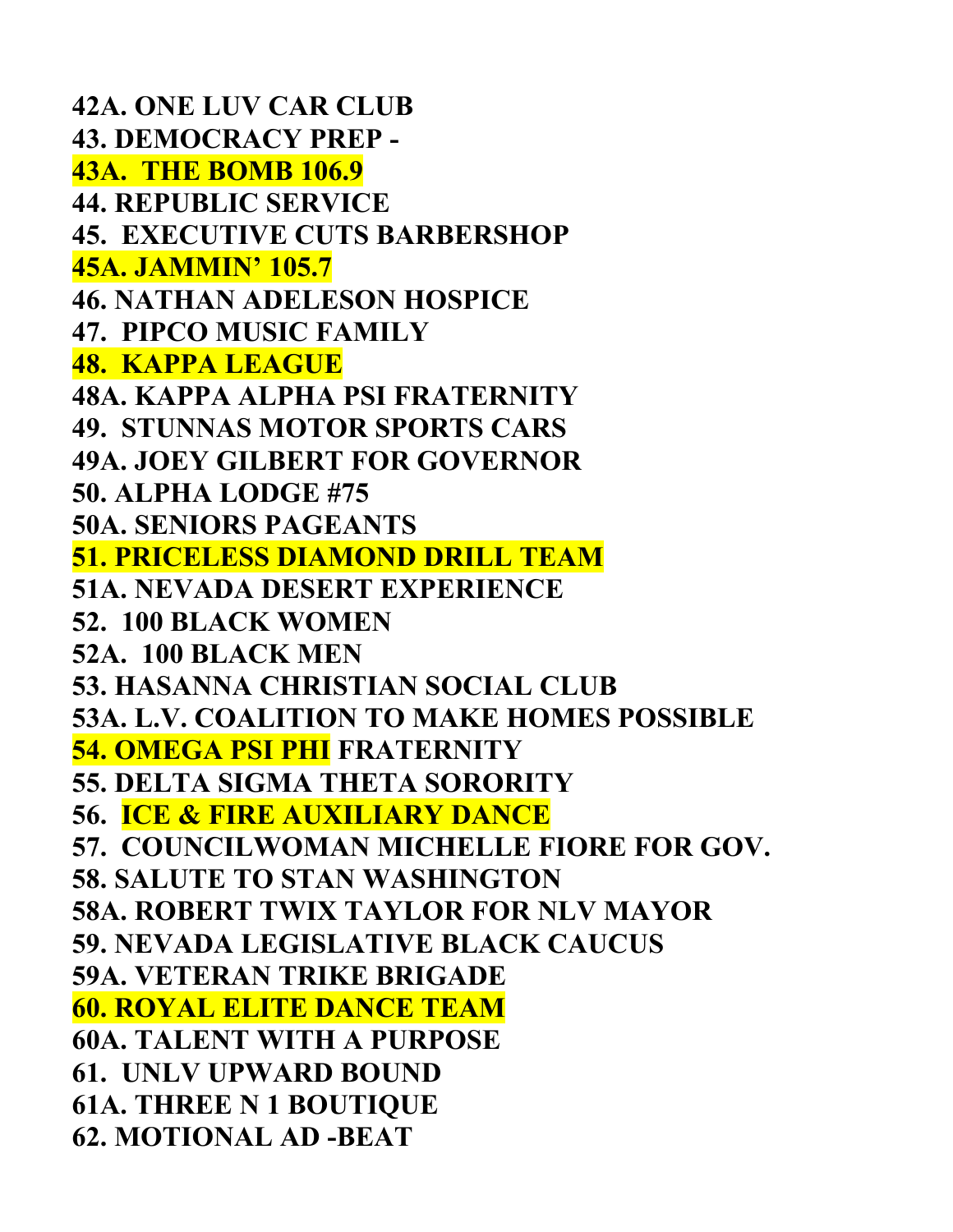**62A. MASTERPIECE BARBER SHOP 63. ALPHA PHI ALPHA FRATERNITY 63A. STAR TREK – THE FLEET 64. DIAMONDS UNDER CONSTRUCTION DRILL TEAM 65. VEGAS VALLEY BALLOONS 65A. HART OF GOLD CLOTHING BRAND 66. AUTHOR CASSANDRA JEFFERSON 66A. CARE WITH PURPOSE MEDICAL CENTER 66B. RECOVERY GIRLS ROCK CDC 67. ZETA ARCHONETTES 68. DELGARDO FOR N.L.V. CONSTABLE 69. JONATHAN MACARTHUR FOR JUDGE 69A. DJ KAMEO 70. PHI BETA SIGMA SPACE PATROL 71. RULAZ DRILL TEAM 71A. ONE STOP FINGERPRINTING SERVICE 72. AUGUSTA MASSEY LAW FIRM 72A. SPOTLIGHT POETRY 73. SMITHS FOOD AND DRUG 73A. VEGAS STEP 74. LAS VEGAS SOCIAL CLUB 75. NEXT LEVEL DANCE CO. 75A. SIGAL CHATAH FOR ATTORNEY GENERAL+ 76. DEBRA MARCH KEVIN MCMAHILL 77. DANIELLE PIEPER CHIO FOR JUSTICE JUDGE 78. COMMITTEE TO ELECT KELLY GIORDANI 79. ELECT NADIA WOOD FOR L.V. JUSTICE JUDGE 80. INSPIRE LIFE MEMORIALS & CREMATION 81. DEVILLE REALTY 82. LES GEMMES INC. 83. REPUBLICAN NATIONAL COMMITTEE 84. AMY VIELA FOR CONGRESS 85. TEE'S AUTO**